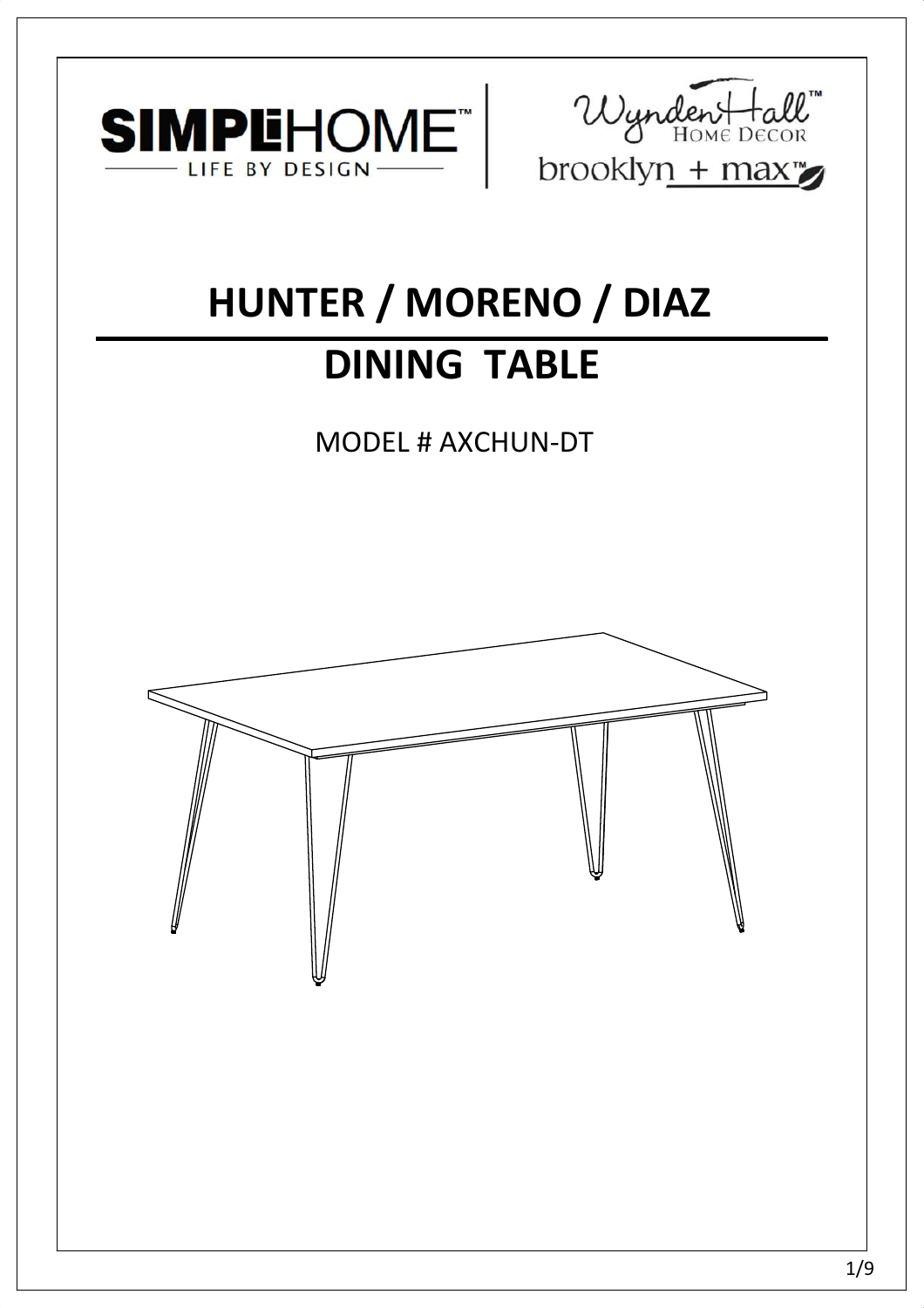





**SIMPLEHOME**<br>
LIFE BY DESIGN<br>
LIFE BY DESIGN<br>
DIFFERENCE DECONIVITY + THEXE EVECTON<br>
DIFFERENCE DECONIVITY + THEXE EVECTON<br>
No need to return the product, we will gladly help and ship<br>
your replacement parts free of charg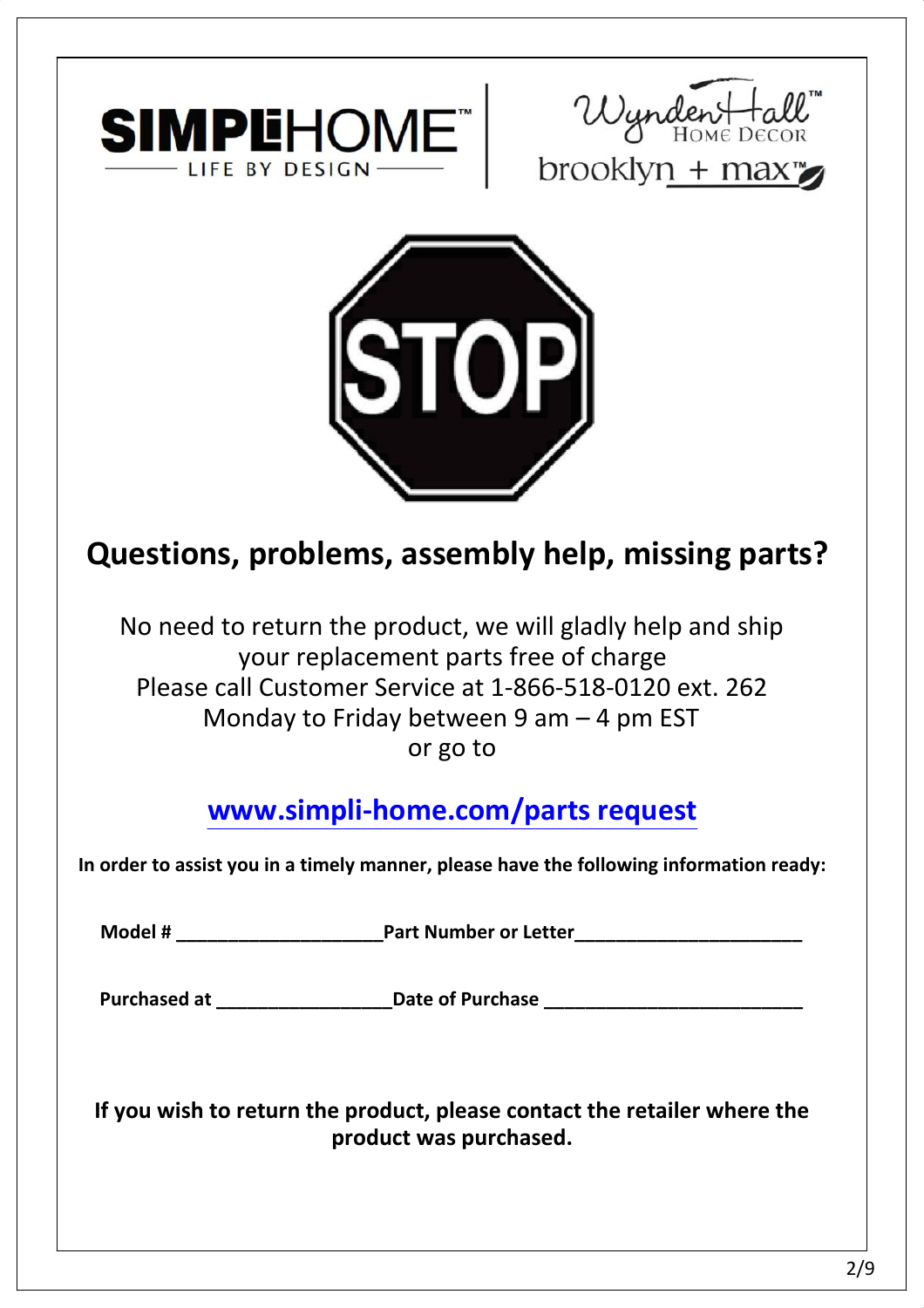IMPORTANT : for Please read this manual carefully before beginning<br>assembly of this product. Reep this manual for future reference.<br>SAFETY INFORMATION<br>dentity all the parts and hardware. Do not discard of the packaging unt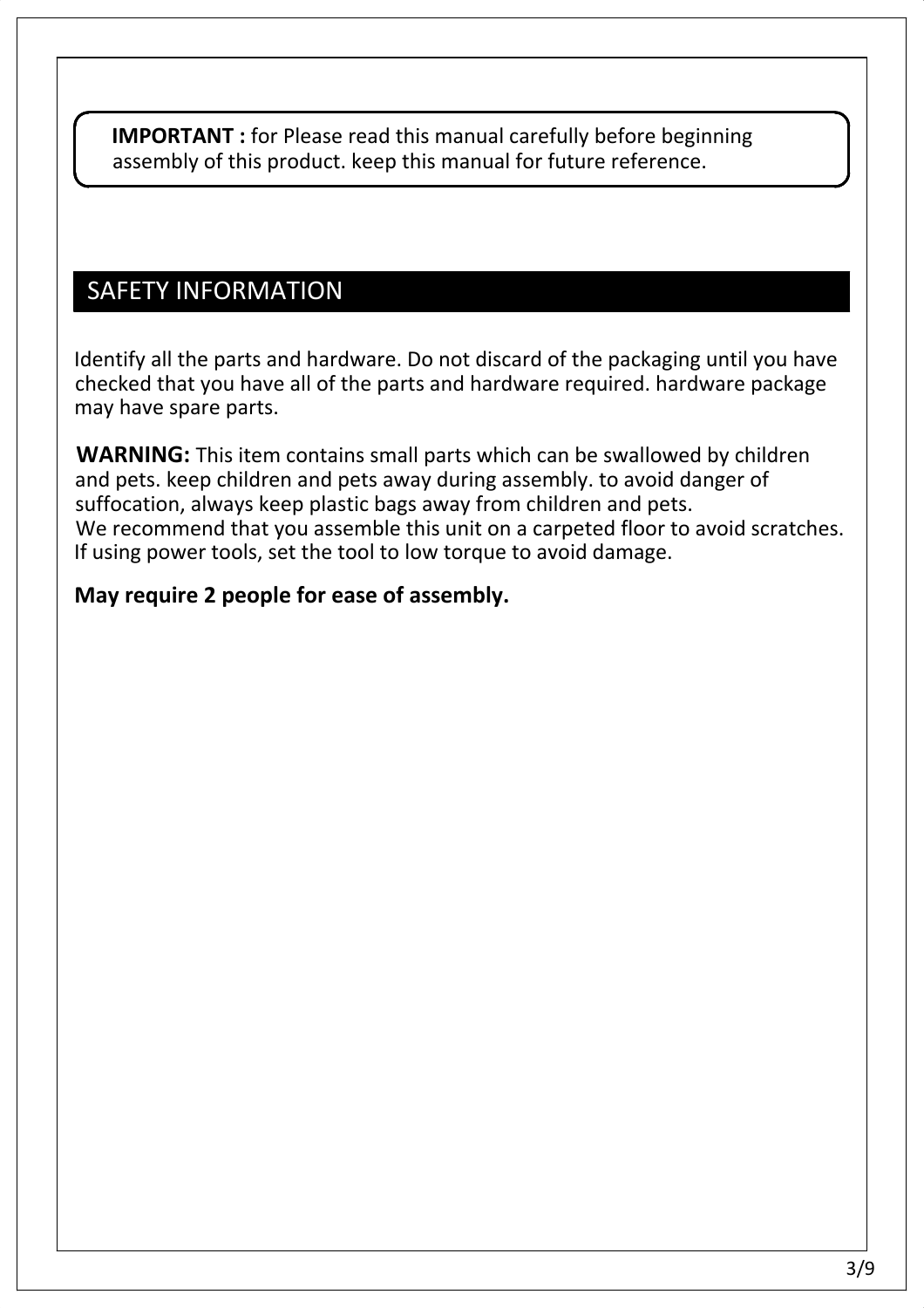**IMPORTANT**: Please read this manual carefully before beginning<br>assembly of this product. Keep this manual carefully before beginning<br>assembly of this product. Keep this manual for future reference.<br>CARE and MAINTENANCE<br>ar

- 
- 
- 
- 
- 
- 
- 
-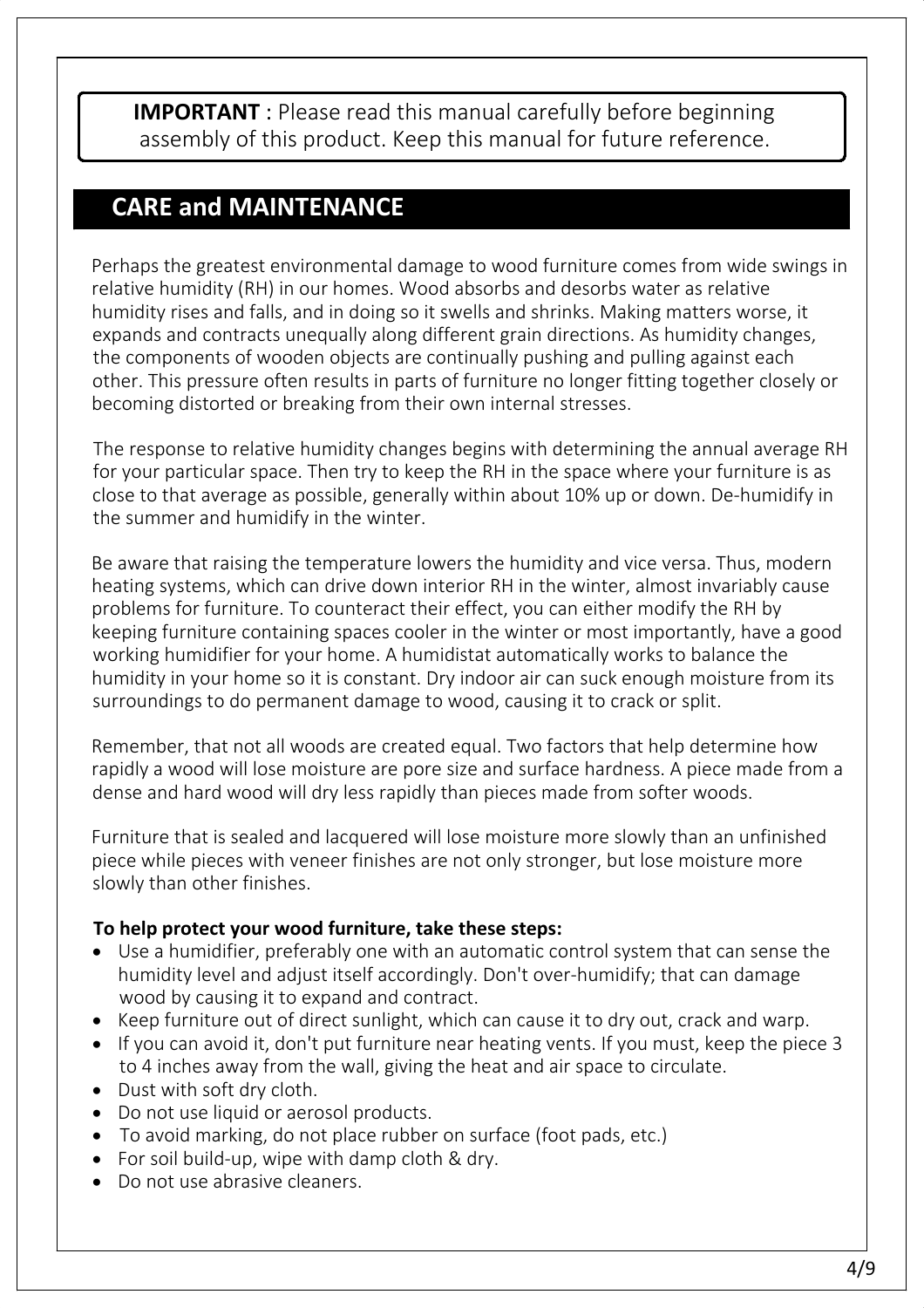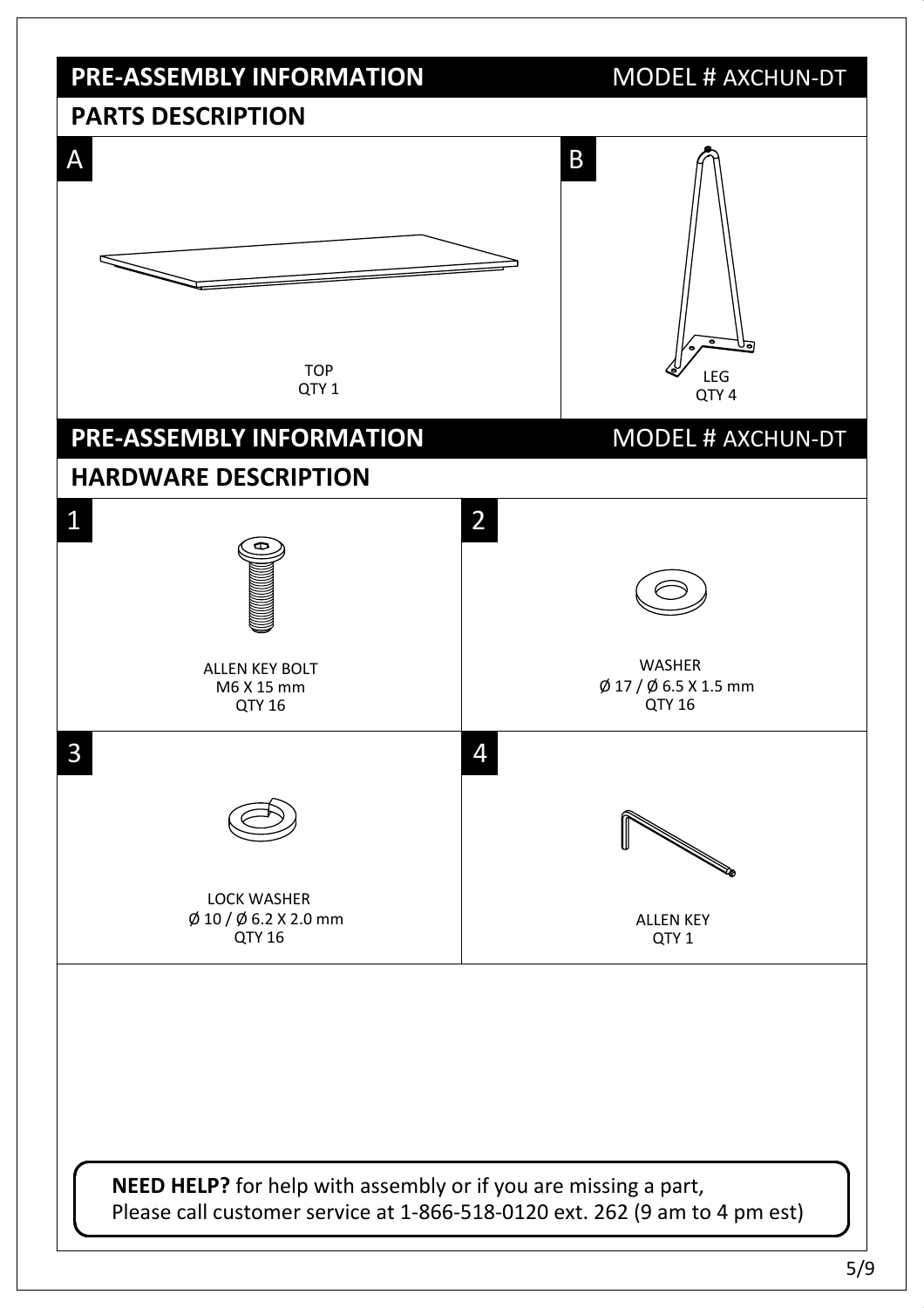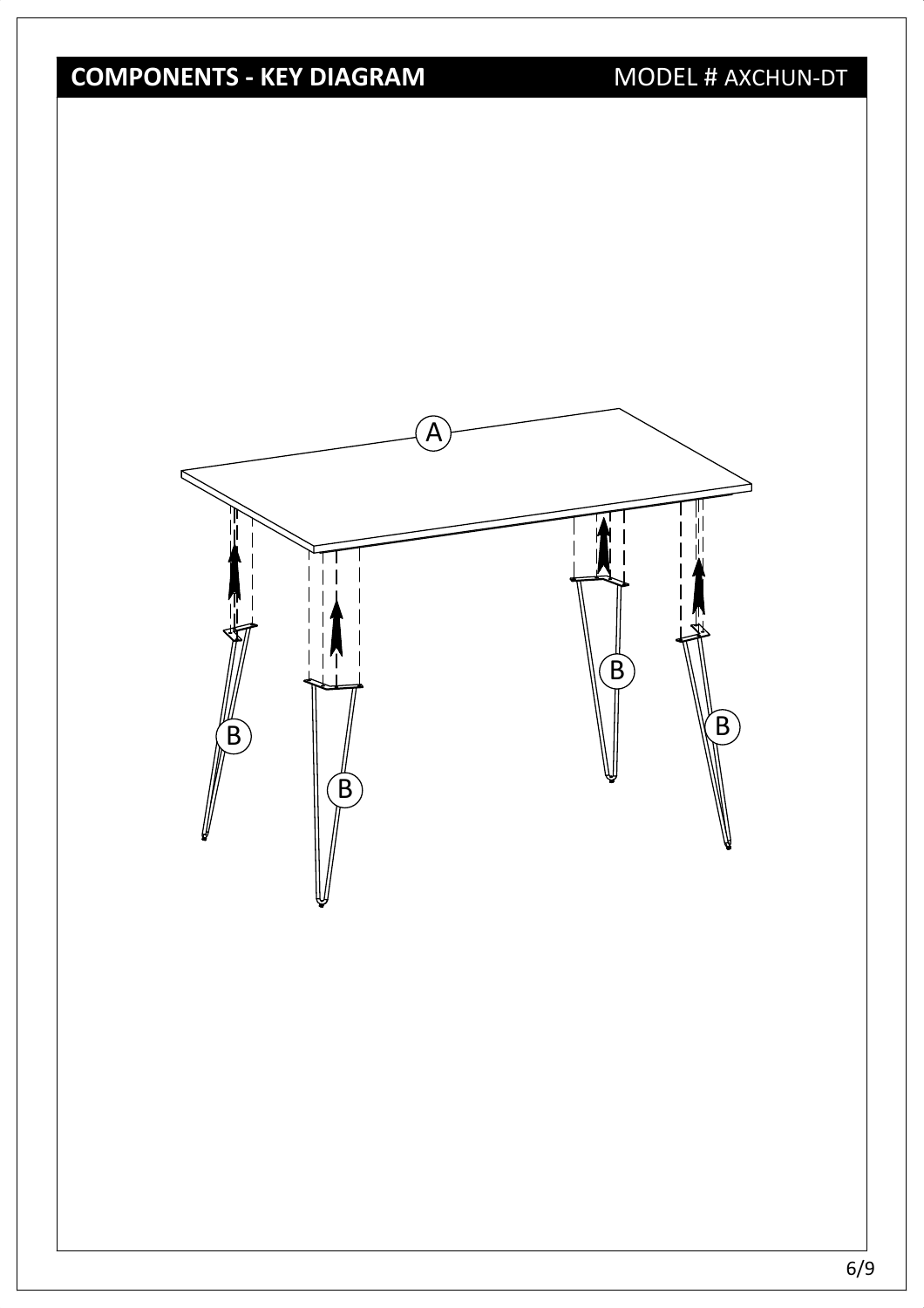

- 
- 
-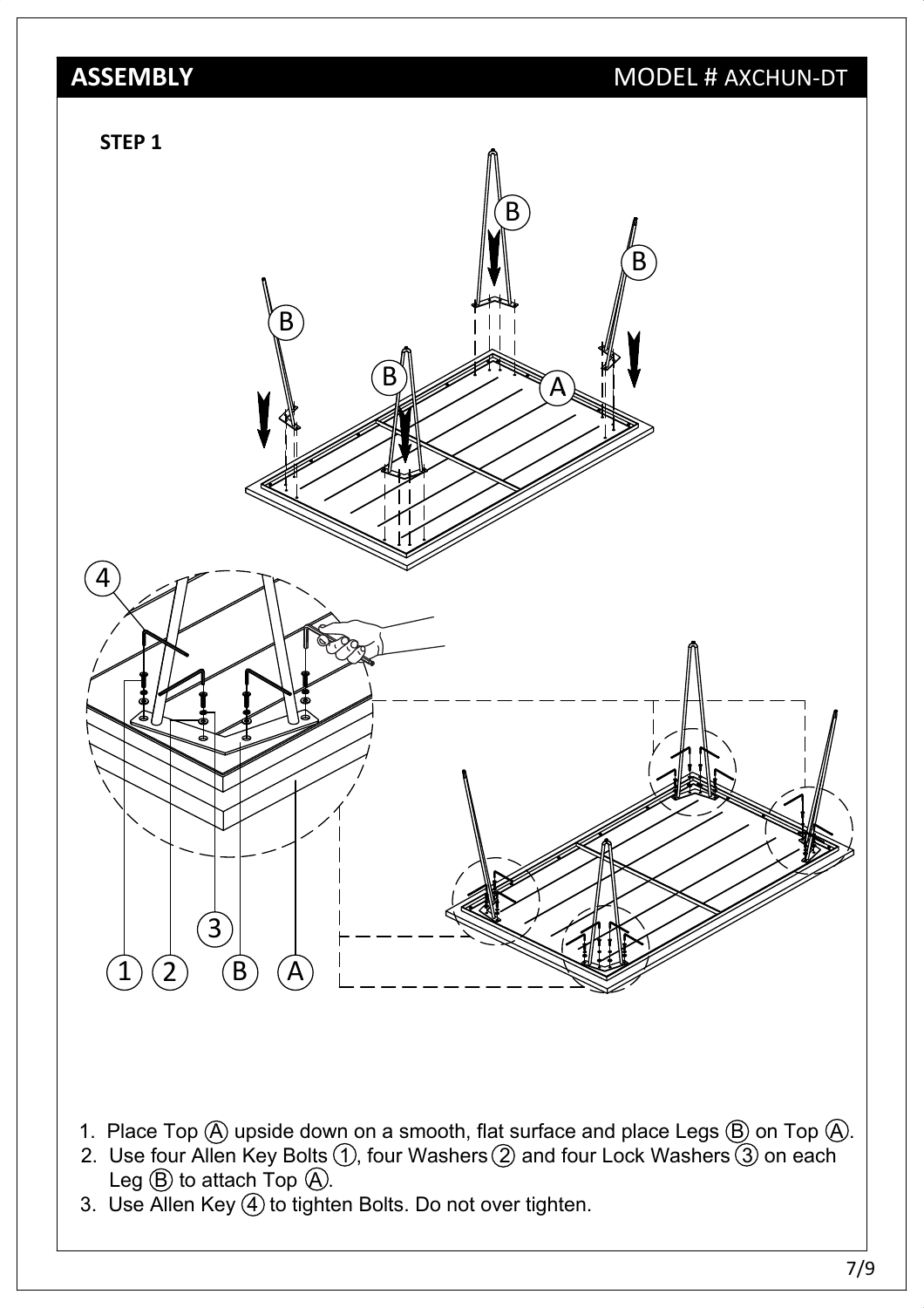